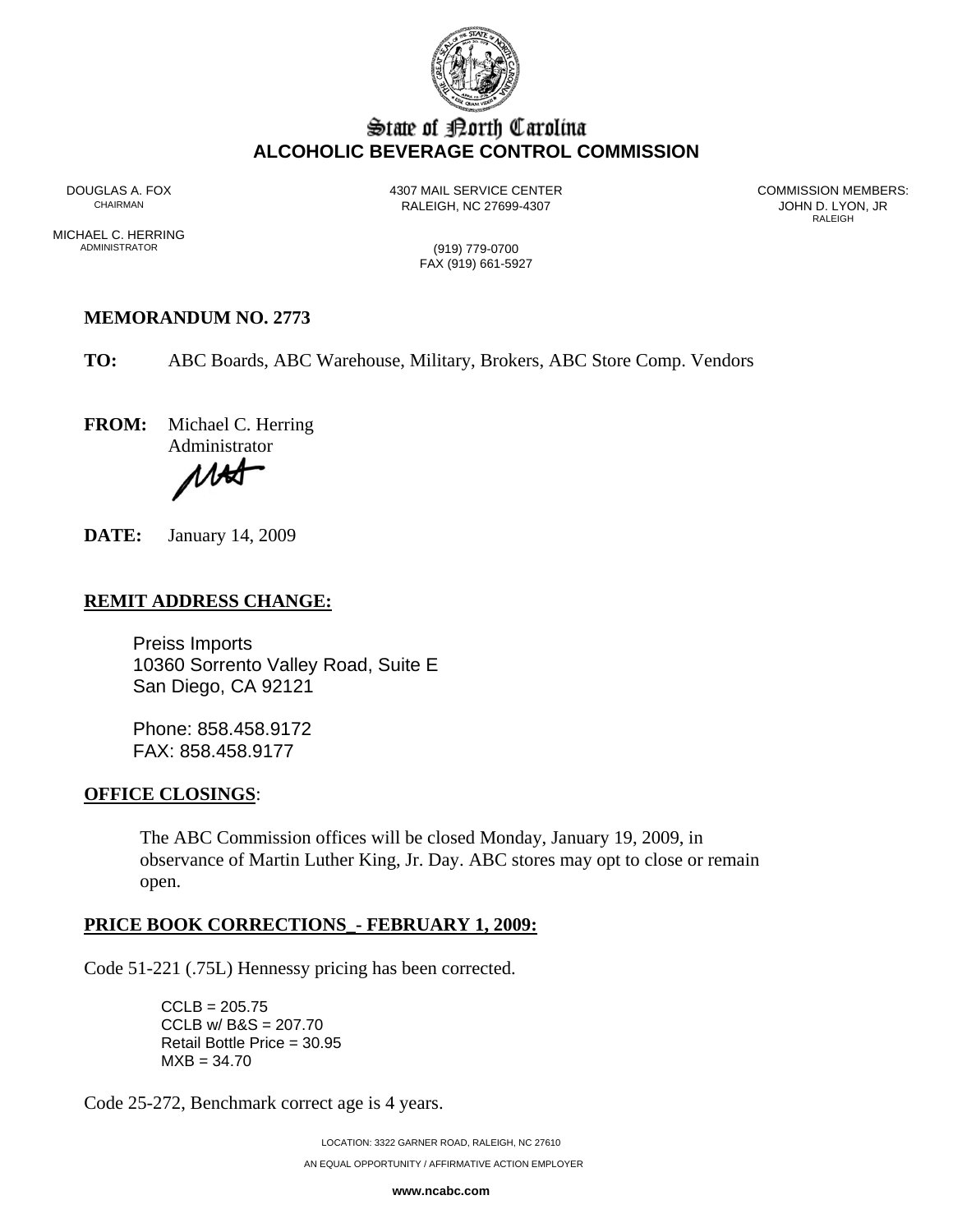Memorandum 2773 January 14, 2009 Page 2 of 3

# **FACTS:**

- 1. Please be advised that all the new shipments of NC code 33-949, Dewar's Special Reserve 750ml will be 80 Proof instead of the current 86 proof. The 86 proof is no longer being produced.
- 2. SPECIAL ORDER code 44-222 Sweet Carolina 750ml is packaged 6 bottles per case. The November 2008 pricing will remain in effect.
- **3. Effective immediately,** Code **20-521**, Bailey's Coffee Irish Cream .75L, has been changed to Code **63-024.** The category has changed from a **Special Package** to **Cordials / Liqueurs / Specialties - Imported.**
- 4. Effective January 1, 2009 Montgomery Municipal ABC Board has changed its name to Montgomery ABC Board.

## **BROKER CHANGES**:

• **Effective February 2, 2009**, **Patron Spirits** will appoint **Southern Wine & Spirits MA** to represent their products in North Carolina.

#### **COMPANY CHANGES**:

- **1. Blavod Extreme Spirits** changed their name to **Sapphire Brands**. The address, phone and fax number will remain the same.
- **2.** Effective January 1, 2009, **E&J Gallo** became the exclusive importers for NC Code **65-260, Casco Viejo Classico** (.75L).
- **3.** Effective January 1, 2009, **Admiral Imports** became the exclusive importers for Special Order NC code **63-660, Berentzen Apfel Korn German Schnapps** (.75L).
- **4. Effective January 15, 2009 Shaw-Ross** will become the exclusive importers for the brands below. **Southern Wine and Spirits MA** has been appointed as the brokerage.

| <b>NC</b><br>Code | <b>Brand Name</b>    | <b>Size</b> | Age  | <b>Proof</b> | <b>Filing Type</b> |
|-------------------|----------------------|-------------|------|--------------|--------------------|
| 21-114            | The Dalmore          | 50ML        | 012Y | 86           | Special Order      |
| 34-387            | The Dalmore 12Y S.M. | .75L        | 012Y | 86           | Listed             |
| 34-390            | The Dalmore          | .75L        | 021Y | 86           | Special Order      |